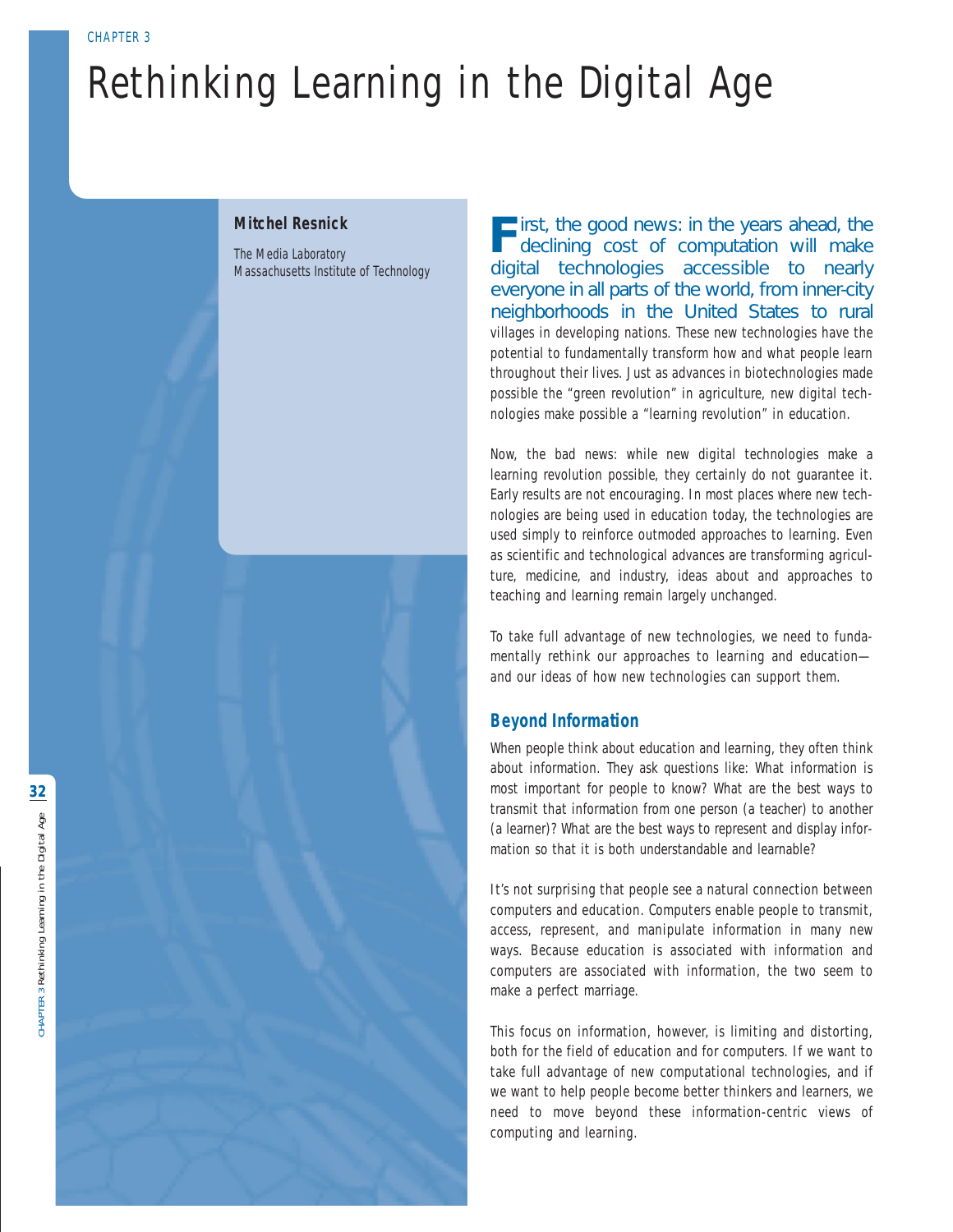Over the past fifty years, psychologists and educational researchers, building on the pioneering work of Jean Piaget, have come to understand that learning is not a simple matter of information transmission. Teachers cannot simply pour information into the heads of learners; rather, learning is an active process in which people construct new understandings of the world around them through active exploration, experimentation, discussion, and reflection. In short: people don't *get* ideas; they *make* them.

As for computers, they are more than simply information machines, despite the common use of the phrase "information technology" or "IT." Of course, computers are wonderful for transmitting and accessing information, but they are, more broadly, a new medium through which people can create and express. If we use computers simply to deliver information to students, we are missing the revolutionary potential of the new technology for transforming learning and education.

Consider the following three things: computers, television, finger paint. Which of the three doesn't belong? For most people, the answer seems obvious: "finger paint" doesn't fit. After all, computers and televisions were both invented in the twentieth century, both involve electronic technology, and both can deliver information to large numbers of people. None of that is true for finger paint.

But until we start to think of computers more like finger paint and less like television, computers will not live up to their full potential. Like finger paint (and unlike television), computers can be used for designing and creating things. In addition to accessing Web pages, people can create their own Web pages. In addition to downloading MP3 music files, people can compose their own music. In addition to playing SimCity, people can create their own simulated worlds.

It is design activities such as these that offer the greatest new learning opportunities with computers. Research has shown that many of our best learning experiences come when we are engaged in designing and creating things, especially things that are meaningful either to us or others around us (e.g., Papert 1993). When children create pictures with finger paint, for example, they learn how colors mix together. When they build houses and castles with building blocks, they learn about structures and stability. When they make bracelets with colored beads, they learn about symmetries and patterns.

Like finger paint, blocks, and beads, computers can also be used as a "material" for making things—and not just by children, but by everyone. Indeed, the computer is the most extraordinary construction material ever invented, enabling people to create anything from music videos to scientific simulations to robotic creatures. Computers can be seen as a universal construction material, greatly expanding what people can create and what they can learn in the process (Resnick 1998).

# **Digital Fluency**

Unfortunately, most people don't use computers that way today. When people are introduced to computers today, they are typically taught how to look up information on the Web, how to use a word processor, how to send e-mail. But they don't become *fluent* with the technology.

What does it mean to be digitally fluent? Consider the analogy with learning a foreign language. If someone learned a few phrases so that they could read menus in restaurants and ask for directions on the street, would you consider them fluent in the language? Certainly not. That type of phrase-book knowledge is equivalent to the way most people use computers today. Is such knowledge useful? Yes. But it is not fluency.

To be truly fluent in a foreign language, you must be able to articulate a complex idea or tell an engaging story; in other words, you must be able to "make things" with language. Analogously, being digitally fluent involves not only knowing how to use technological tools, but also knowing how to construct things of significance with those tools (Papert and Resnick 1995).

Fluency with language not only has great utilitarian value in everyday life but also has a catalytic effect on learning. When you learn to read and write, you are in a better position to learn many other things. So, too, with digital fluency. In the years ahead, digital fluency will become a prerequisite for obtaining jobs, participating meaningfully in society, and learning throughout a lifetime.

Today, discussions about the "digital divide" typically focus on differences in access to computers. That will change. As the costs of computing decline, people everywhere will gain better access to digital technologies. But there is a real risk that only a small handful will be able to use the technologies fluently. In short, the "access gap" will shrink, but a serious "fluency gap" could remain.

# **Computer Clubhouses**

To provide more young people with the opportunity to become digitally fluent, the Massachusetts Institute of Technology (MIT) Media Lab and the Boston Museum of Science have established a network of learning centers in economically disadvantaged communities. At these centers, called Computer Clubhouses, young people become designers and creators with new digital technologies. Clubhouse members use leading-edge software to create their own artwork, animations, simulations, multimedia presentations, musical compositions, websites, and robotic constructions (Resnick et al. 1998).

The first Computer Clubhouse opened in 1993 in Boston, serving youth between the ages of ten and eighteen. Based on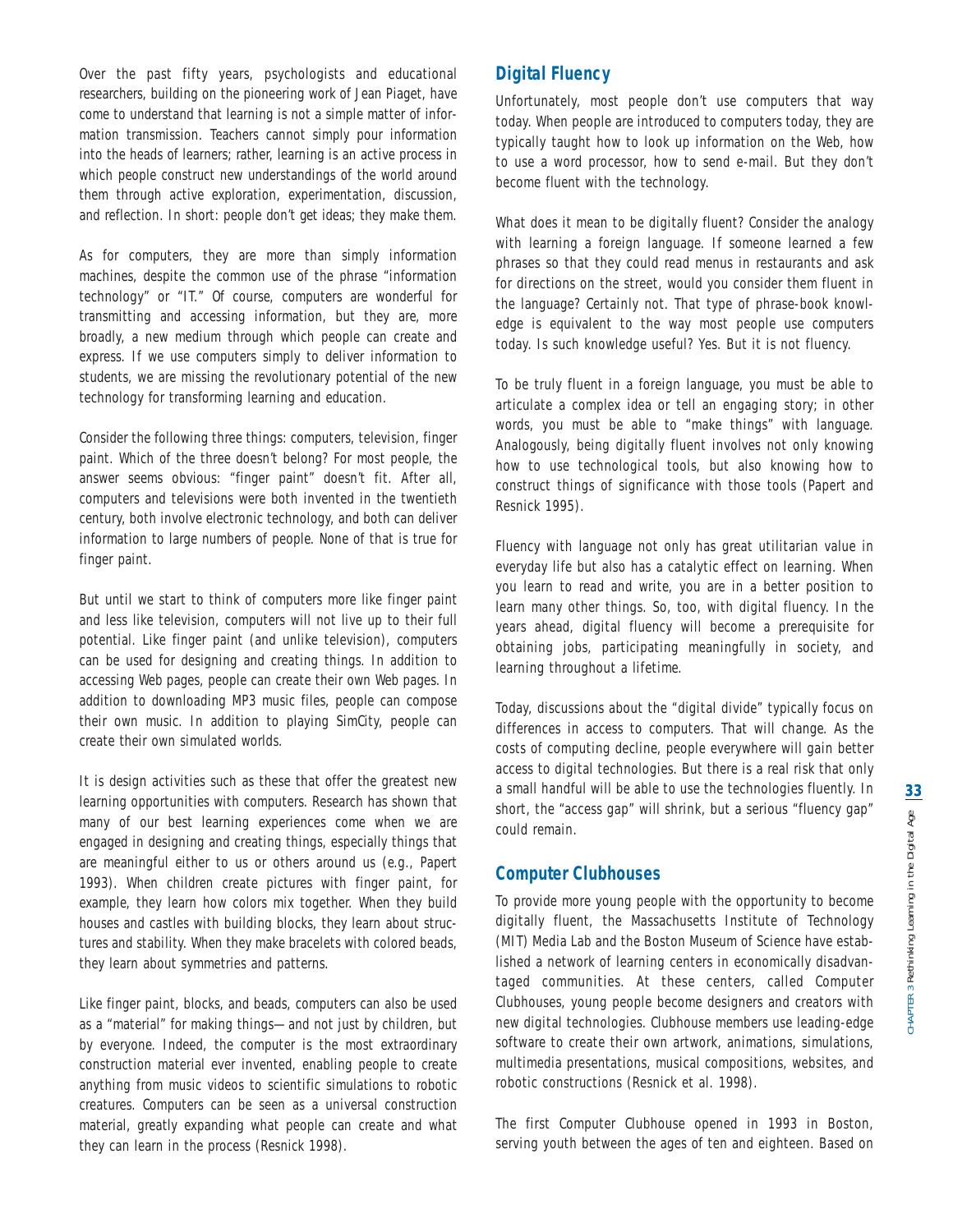the success of the initial Clubhouse, a dozen more communities opened Computer Clubhouses over the next six years. Then, in 2000, Intel announced that it would provide support to open an additional hundred Computer Clubhouses around the world over the ensuing five years. There are now Clubhouses in India, Ireland, Israel, Colombia, Germany, the Philippines, and the United States, with new Clubhouses planned for 2002 in China, Costa Rica, Mexico, South Africa, and Taiwan.

Computer Clubhouses are very different from most telecenters and community technology centers, which typically fall in one of two categories. Some technology centers merely provide access. People can do whatever they want: play games, surf the Web, use online chat rooms. Other centers offer structured courses teaching basic computer skills (such as keyboarding) and basic applications (such as word processing and spreadsheets).

Computer Clubhouses offer a third path, with different goals and a different approach. The aim is not simply to teach basic skills, but to help young people learn to express themselves and gain confidence in themselves as learners. If they are interested in video games, they don't come to the Clubhouse to play games; they come to create their own games. They don't download videos from the Web; they create their own videos. In the process, youth learn the heuristics of being a good designer: how to conceptualize a project, how to make use of the materials available, how to persist and find alternatives when things go wrong, how to collaborate with others, and how to view a project through the eyes of others. In short, they learn how to manage a complex project from start to finish.

The Computer Clubhouse approach strikes a balance between structure and freedom in the learning process. As Clubhouse youth work on projects based on their own interests, they receive a great deal of support from other members of the Clubhouse community (e.g., staff members, volunteer mentors, and other Clubhouse youth). There is a large collection of sample projects on the walls, shelves, and hard drives of the Clubhouses; these provide Clubhouse youth with a sense of the possible, and multiple entry points through which they can start. The goal is to provide enough freedom to enable Clubhouse youth to follow their fantasies, but also enough support to help them turn those fantasies into realities.

There is no doubt that the lives of many Computer Clubhouse members have been transformed by their time at the Clubhouses. Consider Mike Lee, who spent time at the original Computer Clubhouse in Boston. Mike first came to the Clubhouse after he had dropped out of high school. His true passion was drawing. He filled up notebook after notebook with sketches of cartoon characters. At the Clubhouse, Mike Lee developed a new method for his artwork. First, he would draw black-and-white sketches by hand. Then, he would scan the

Figure 1



sketches into the computer and use the computer to color them in. His work often involved comic-book images of himself and his friends (Figure 1).

Over time, Mike learned to use more advanced computer techniques in his artwork (Figure 2). Everyone in the Clubhouse was impressed with Mike's creations, and other youth began to come to him for advice. Some members explicitly mimicked Mike's artistic style. Before long, a collection

of "Mike Lee style" artwork filled the bulletin boards of the Clubhouse (Figure 3). "It's kind of flattering," says Mike.

For the first time in Mike's life, other people were looking up to him. He began to feel a new sense of responsibility. He decided to stop using guns in his artwork, feeling that it was a bad influence on the younger Clubhouse members. "My own personal artwork is more hard core, about street violence. I had a close friend who was shot and died," Mike explains. "But I don't want to bring that here. I have



an extra responsibility. Kids don't understand about guns; they think it's cool. They see a fight, it's natural they want to go see

### Figure 3



it. They don't understand. They're just kids."

Mike Lee began working with others at the Clubhouse on collaborative projects. Together, they created an online art gallery. Once a week, they met with a local artist who agreed to be a mentor for the project. After a year, their online art show was accepted as an exhibition at Siggraph, the world's premiere computergraphics conference.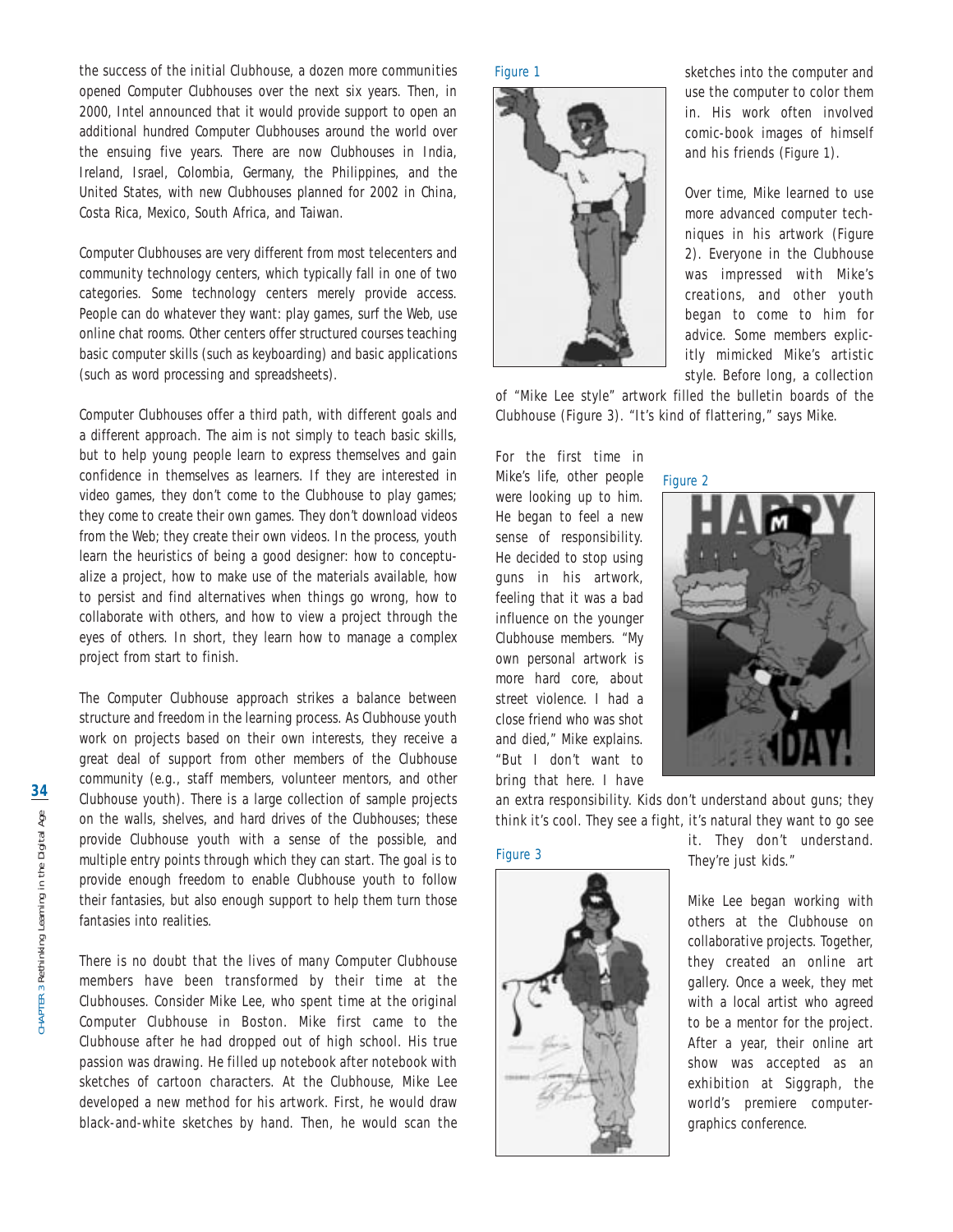

Figure 4 **As Mike worked with others** Figure 5 at the Clubhouse, he began to experiment with new artistic techniques. He added more computer effects, and he began working on digital collages combining photographs and graphics, while still maintaining his distinctive style (Figure 4). Over time, Mike explored how he

might use his artwork as a form of social commentary and political expression (Figure 5).

As he worked at the Clubhouse, Mike Lee clearly learned a lot about computers and about graphic design. But he also began to develop his own ideas about teaching and learning. "At the Clubhouse, I was free to do what I wanted, learn what I wanted," says Mike. "Whatever I did was just for me. If I had taken computer courses [in school], there would have been all those assignments. Here I could be totally creative." Mike remembers—and appreciates—how the staff members treated him when he first started at the Clubhouse. They asked him to design the sign for the entrance to the Clubhouse, and looked to him as a resource. They never thought of him as a "highschool dropout" but as an artist.

Mike's artwork still has the same distinctive style, but he has become more fluent in expressing himself in computer-based media. Describing his current work, Mike talks about "dither nightmares" and "anti-aliasing problems"—ideas that would have been alien to him a few years ago. He says his artwork is "ten times better than last year."

# **Rethinking Technologies**

In addition to rethinking our approaches to learning and education, we also need to rethink the technologies that we provide to young people.

Most of today's computers were designed primarily for use by adults in the workplace. We need to develop a new generation of computer technologies *worthy* of the next generation of children. It's not enough just to make computers faster; we need to develop new types of computers. Today's youth are ready and eager to do more with computers. We need to provide the hardware and software that will enable them to do so.

These new technologies might look very different from traditional computers. For example, my research group has developed a family of "programmable bricks": tiny computers embedded inside children's building blocks (Martin et al. 2000; Resnick et al. 1996). With these bricks, children can build computational power directly into their physical-world constructions, using the



programmable bricks to control motors, receive information from sensors, and even communicate with one another. The LEGO Company now sells a commercial version of these programmable bricks, under the name LEGO MindStorms.

Children have used our programmable bricks to build a variety of creative constructions, including an odometer for rollerblades (using a magnetic sensor to count wheel rotations); a diary-security system (using a touch sensor to detect if anyone tried to open the diary); and an automated hamster cage (using a light sensor to monitor the hamster's movements).

One 11-year-old girl, named Jenny, was very interested in birds, and she decided to use programmable bricks to build a new type of bird feeder. She started by making a wooden lever that served as a perch for the birds. When a bird landed, it would trigger a touch sensor, sending a signal to a programmable brick, which turned on a LEGO mechanism, which pushed down the shutter of a camera, taking a picture of the bird.

The design-oriented nature of the project was clearly very important for Jenny. As she described it: "The fun part is knowing that *you* made it; *my* machine can take pictures of birds." At the same time, the project served as a rich context for engaging in scientific inquiry and learning science-related concepts. Jenny developed a deeper understanding of some concepts (such as mechanical advantage) that she had previously studied in school but had never really appreciated. She also began to work with some engineering concepts (related to feedback and control) that are traditionally taught only at the university level (Resnick et al. 2000).

Programmable bricks provided Jenny with "design leverage," enabling her to create things that would have been difficult for her to create in the past. At the same time, the bricks provided Jenny with "conceptual leverage," enabling her to learn concepts that would have been difficult for her to learn in the past.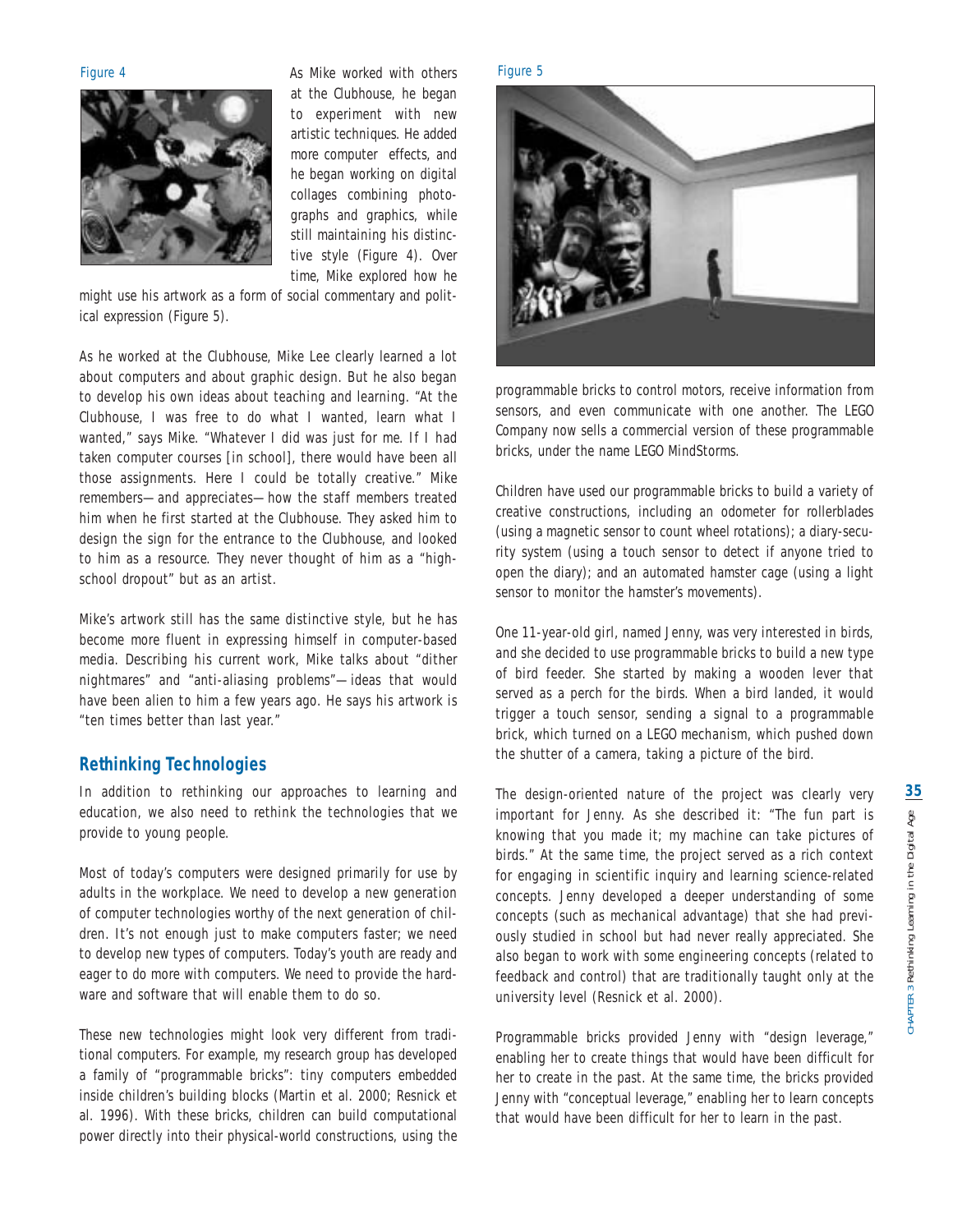# **Reforming Educational Reform**

Increasingly, nations are recognizing that improving education is the best way to increase wealth, enhance health, and maintain peace. But there is little consensus on how to achieve an educated population, or even on what it means to have an educated population. Can progress towards an educated population be measured by counting the number of people in school? By the number of years they spend in school? By assessing their grades on standardized tests?

Every country in the world, it seems, has a plan for educational reform. But, in most cases, reform initiatives are superficial and incremental, and do not get at the heart of the problem. These initiatives often introduce new forms of testing and assessment, but leave in place (or make only small incremental changes to) existing curricula and existing teaching strategies. We need to reform educational reform.

*Rethink how people learn*. We need to fundamentally reorganize school classrooms. Instead of a centralized-control model (with a teacher delivering information to a roomful of students), we should take a more entrepreneurial approach to learning. Students can become more active and independent learners, with the teacher serving as consultant, not chief executive. Instead of dividing up the curriculum into separate disciplines (math, science, social studies, language), we should focus on themes and projects that cut across the disciplines, taking advantage of the rich connections among different domains of knowledge. Instead of dividing students according to age, we should encourage students of all ages to work together on projects, enabling them to learn from one another (and to learn by teaching one another). Instead of dividing the school day into hour-long slices, we should let students work on projects for extended periods of time, enabling them to follow through more deeply and meaningfully on the ideas that arise in the course of their work.

*Rethink what people learn*. Much of what children learn in schools today was designed for the era of paper-and-pencil. We need to update curricula for the digital age. One reason is obvious: Schools must prepare students with the new skills and ideas that are needed for living and working in a digital society. There is a second, subtler reason: new technologies are changing not only what students *should* learn, but also what they *can* learn. There are many ideas and topics that have always been important but were left out of traditional school curricula because they were too difficult to teach and learn with only paper, pencil, books, and blackboard. Some of these ideas are now accessible through creative use of new digital technologies. For example, children can now use computer simulations to explore the workings of systems in the world (everything from ecosystems to economic systems to immune systems) in ways that were previously not possible. Some ideas that were previously introduced only at the university level can and should be learned much earlier. Finally, and perhaps most importantly, we need to transform curricula so that they focus less on "things to know" and more on "strategies for learning the things you don't know." As new technologies continue to quicken the pace of change in all parts of our lives, learning to become a better learner is far more important than learning to multiply fractions or memorizing the capitals of the world.

*Rethink where and when people learn*. Most education-reform initiatives appear to assume that learning takes place only between the ages of 6 and 18, between 8:00 A.M. and 3:00 P.M. - that is, when children are in schools. But schools are just part of a broader learning ecosystem. In the digital age, learning can and must become a daylong and lifelong experience. National education initiatives should aim to improve learning opportunities not only in schools, but also in homes, community centers, museums, and workplaces. In Denmark, for example, the Ministry of Education joined with the Ministry of Business and Industry to create Learning Lab Denmark, a new research lab that studies learning in all settings, in all stages of life. In the years ahead, the Internet will open up new learning opportunities, enabling new types of "knowledgebuilding communities" in which children (and adults) around the globe collaborate on projects and learn from one another.

### **Towards the Creative Society**

In the 1980s, there was much talk about the transition from the "Industrial Society" to the "Information Society." No longer would natural resources and manufacturing be the driving forces in our economies and societies. Information was the new king.

In the 1990s, people began to talk about the "Knowledge Society." They began to realize that information itself would not bring about important change. Rather, the key was how people transformed information into knowledge and managed that knowledge.

The shift in focus from "information" to "knowledge" is an improvement. But I prefer a different conception: the "Creative Society." As I see it, success in the future will be based not on how much we know, but on our ability to think and act creatively.

The proliferation of digital technologies has accentuated the need for creative thinking in all aspects of our lives, and has also provided tools that can help us improve and reinvent ourselves. Throughout the world, computing and communications technologies are sparking a new entrepreneurial spirit, the creation of innovative products and services, and increased productivity. The importance of a well-educated, creative citizenry is greater than ever before.